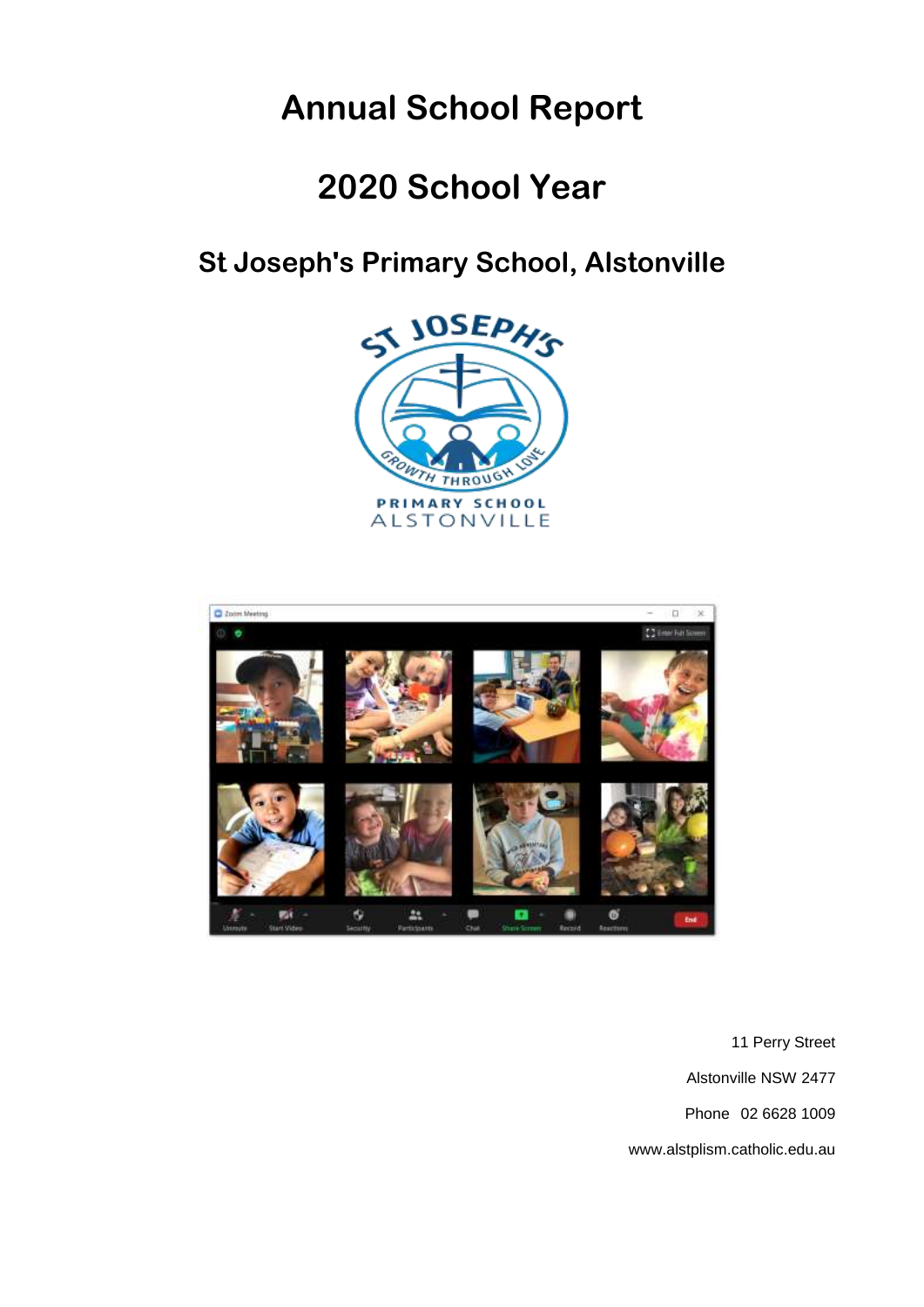#### **About this report**

St Joseph's Primary School is registered by the NSW Education Standards Authority (NESA) and managed by the Diocese of Lismore Catholic Schools Office (CSO), as the 'approved authority' for the Registration System formed under Section 39 of the NSW Education Act 1990.

The *Annual Report to the Parish School Community* for this year provides the parish school community with fair, reliable and objective information about school performance measures and policies, as determined by the Minister for Education.

The *Report* also outlines to the parish school community information about initiatives and developments of major interest and importance and the achievements arising from the implementation of the school Improvement Plan.

The *Report* demonstrates accountability to the Federal and State Government regulatory bodies, the parish and school community and the Catholic Schools Office (CSO). This *Report* has been approved by the CSO which monitors school processes to ensure compliance with all NESA requirements for Registration.

This *Report* complements and is supplementary to school newsletters, yearbooks and other regular communications. The *Report* must be available on the school's website by 30 June 2021 following its submission to NESA.

The contents of this *Report* may be tabled for discussion at various parent forums and all information is public.

Further information about the school or this *Report* may be obtained by contacting the school on 02 6628 1009 or by visiting the website at www.alstplism.catholic.edu.au.

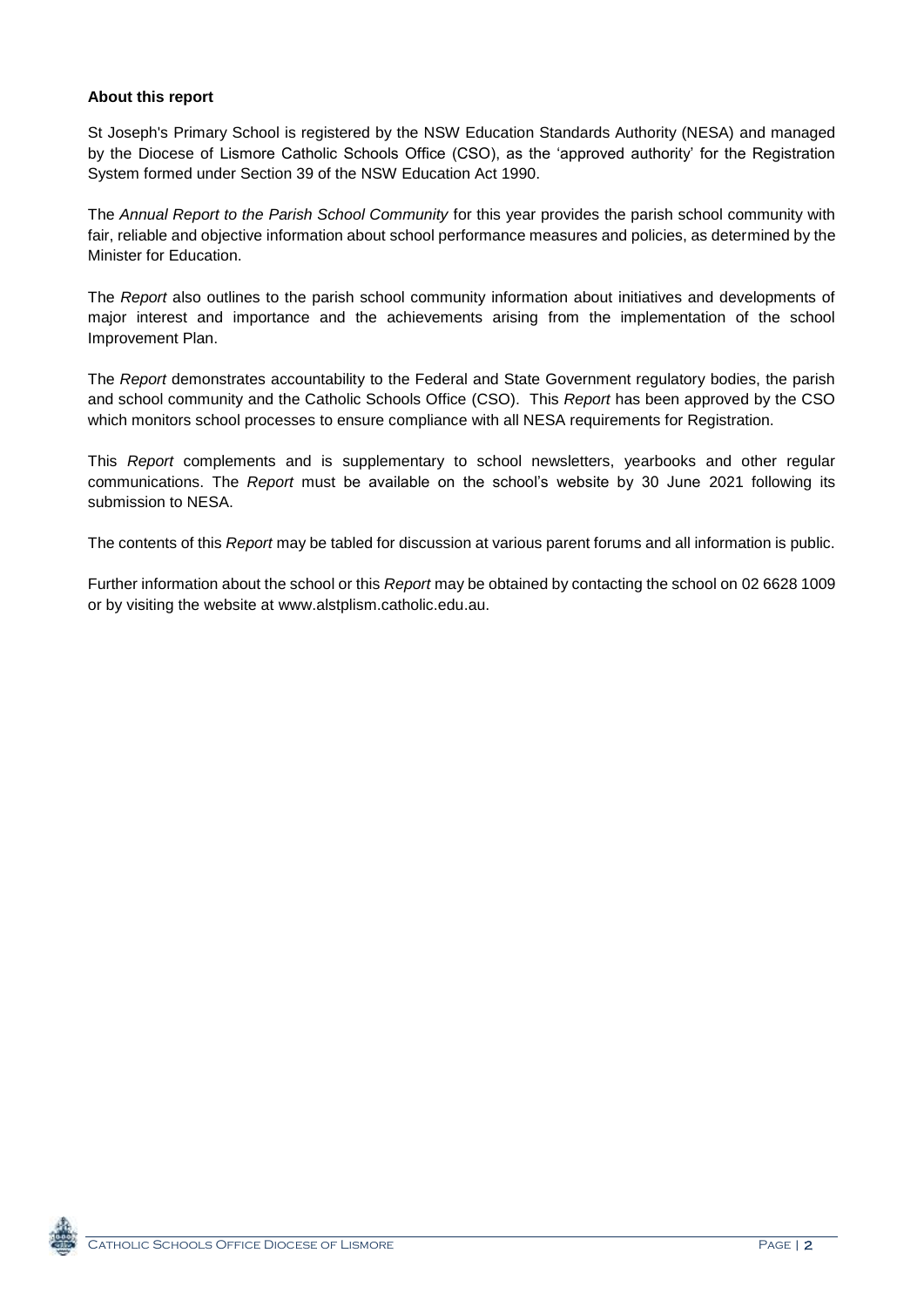#### **1.0 Messages**

#### **1.1 Principal's Message**

The primary purpose of St Joseph's Primary School is to support the members of the parish community in providing a faith formation for their children. The school fosters a commitment to the individual person and provides opportunities for academic, cultural and sporting achievement. St Joseph's Primary School offers students a quality Catholic education based on the teaching of the Church and within the context of a strong faith community.

During 2020 and the COVID-19 pandemic the school ensured they offered strong support to all our families as they managed the effects of restrictions. Our parish school continued to provide many opportunities for the students to excel in academic, cultural and sporting areas although in a different form than normal. All of these areas combined to ensure that our school's mission was lived out daily in the life of the school and was greatly appreciated by our school community.

The students' achievements and accomplishments were showcased throughout 2020. Student work was proudly displayed in classrooms, on school noticeboards and in the school office. School achievement was highlighted and celebrated at many school assemblies. Our focus was to continue to build on the reputation that St Joseph's Primary School has earned as an exemplary school. The following list provides an indication of the school's academic achievements. In 2020 the school:

- Ensured all students had access to online learning during the pandemic. The use of Zoom and Google Classroom ensured all students' work could be set and monitored at differentiated levels.
- Utilised an Arts Partnership Grant to build and strengthen the students Writing ability. This involved visits and Zooms with well-known authors, illustrators and people who could develop multimodal skills for our students.
- Facilitated Chess Competitions for our students to build their expertise.
- Offered students opportunities to showcase their work through Zoom and by sharing blended learning on Class Dojo.

There were many opportunities throughout the year for our school to be represented at community and cultural events. The following list provides an indication of the school's cultural program and community involvement. In 2020 the school:

- Utilised staff within school to use their skills when working with students in areas such as Talent Quests, Indigenous Art work and Digital Technology.
- Utilised online sites, Class Dojo and Facebook to show the incredible talents of our students that were discovered during the pandemic. This included music, art and writing talents.

Students performed well at various sporting events throughout the year. The following list provides some examples of sporting highlights. In 2020:

There were very few opportunities to represent outside school due to the pandemic. We had students reach Polding level in Swimming. However, we were able to hold sports days at school including a fun Athletics day and Swimming Carnival.

There were many people who assisted in the school's quest for excellence. In particular, special thanks are extended to the parent body and the school staff for all their generous efforts. St Joseph's Primary School is indeed blessed to have such dedicated and enthusiastic people supporting the school.

Therese Seymour

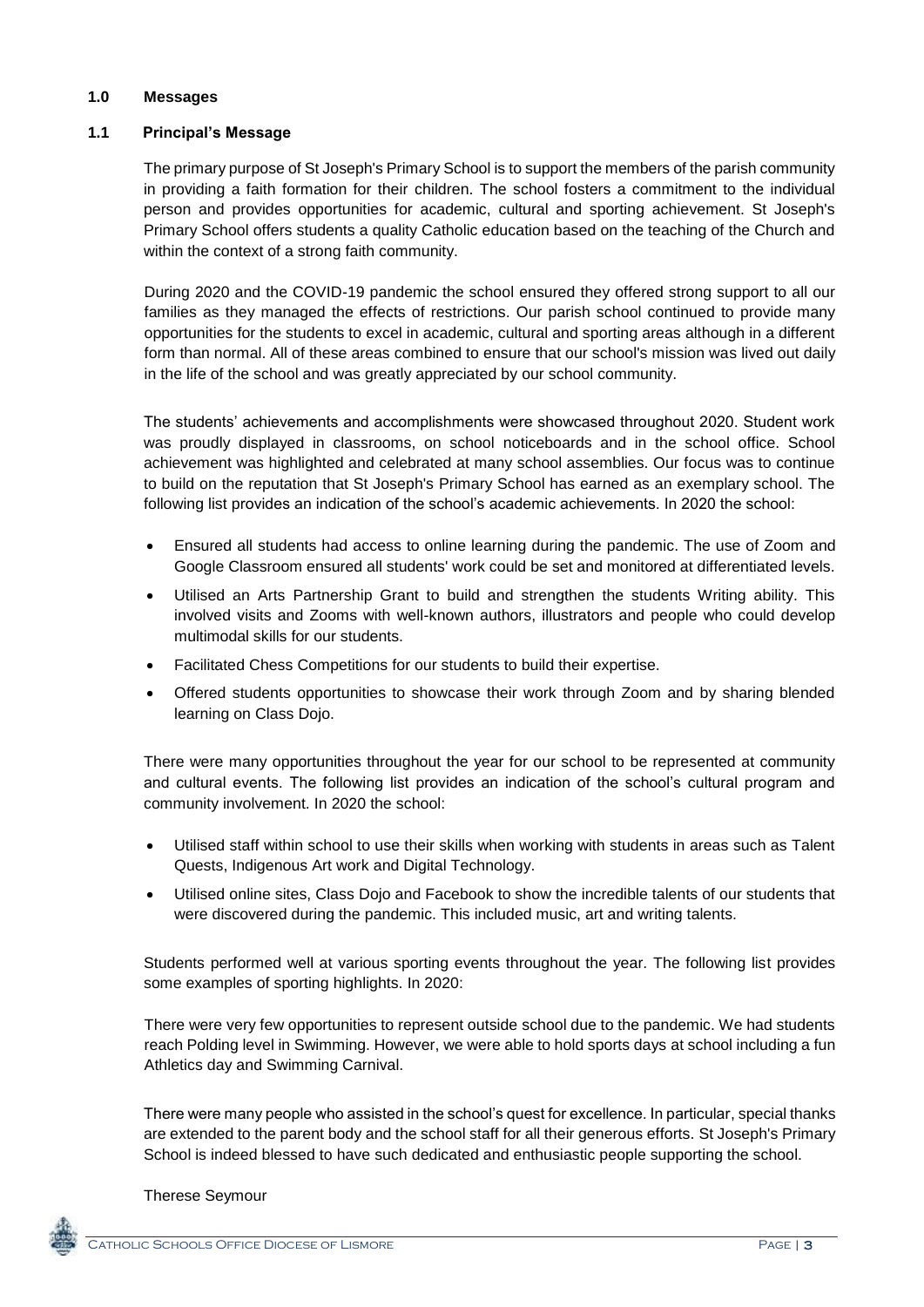Principal

#### **1.2 A Parent Message**

2020 was a very different year for the Parish School Forum, as it was for everyone.

We were still able to hold very modified Mother's Day & Father's Day stalls by ordering in advance or booking appointments.

Our annual Family Day was also held in a different manner (without families present), however, we were able to host an end of year family afternoon on the school playground.

With no face to face meetings we hosted Zoom meetings and concentrated more on the behind the scenes help and support to parents of the school community.

We did host a lunch for the staff as an appreciation for all their hard work in supporting ourselves and our students.

COVID-19 taught us many things, how to be patient and yet move with changes quickly, I'm sure some of these changes will help us into the future.

We look forward to a more hands on year for the PSF in 2021.

Liz Bugden Co-ordinator Parish School Forum

#### **2.0 This Catholic School**

#### **2.1 The School Community**

St Joseph's Primary School is located in Alstonville and is part of the Our Lady of the Rosary Alstonville and St Patrick's Wardell Parish which serves the communities of Alstonville, Goonellabah, Wollongbar, Macleans Ridges, Alstonvale, Wardell, West Ballina, Uralba, from which the school families are drawn.

Last year the school celebrated 101 years of Catholic education.

The parish priest Father Max Gow is involved in the life of the school.

St Joseph's Primary School is a parish school with strong links to the parish family. The school aims to involve the children and their families in the life of the parish through activities such as:

- Our Family Fun Trivia Night held online in 2020.
- Participation in social justice events like our Winter Sleepover, Christmas hampers for St Vincent de Paul and Socktober.
- Facilitating parish-based Sacramental programs.
- Supporting families in the transition to school through our Junior Joeys program.
- A commitment to daily whole school Christian Meditation.

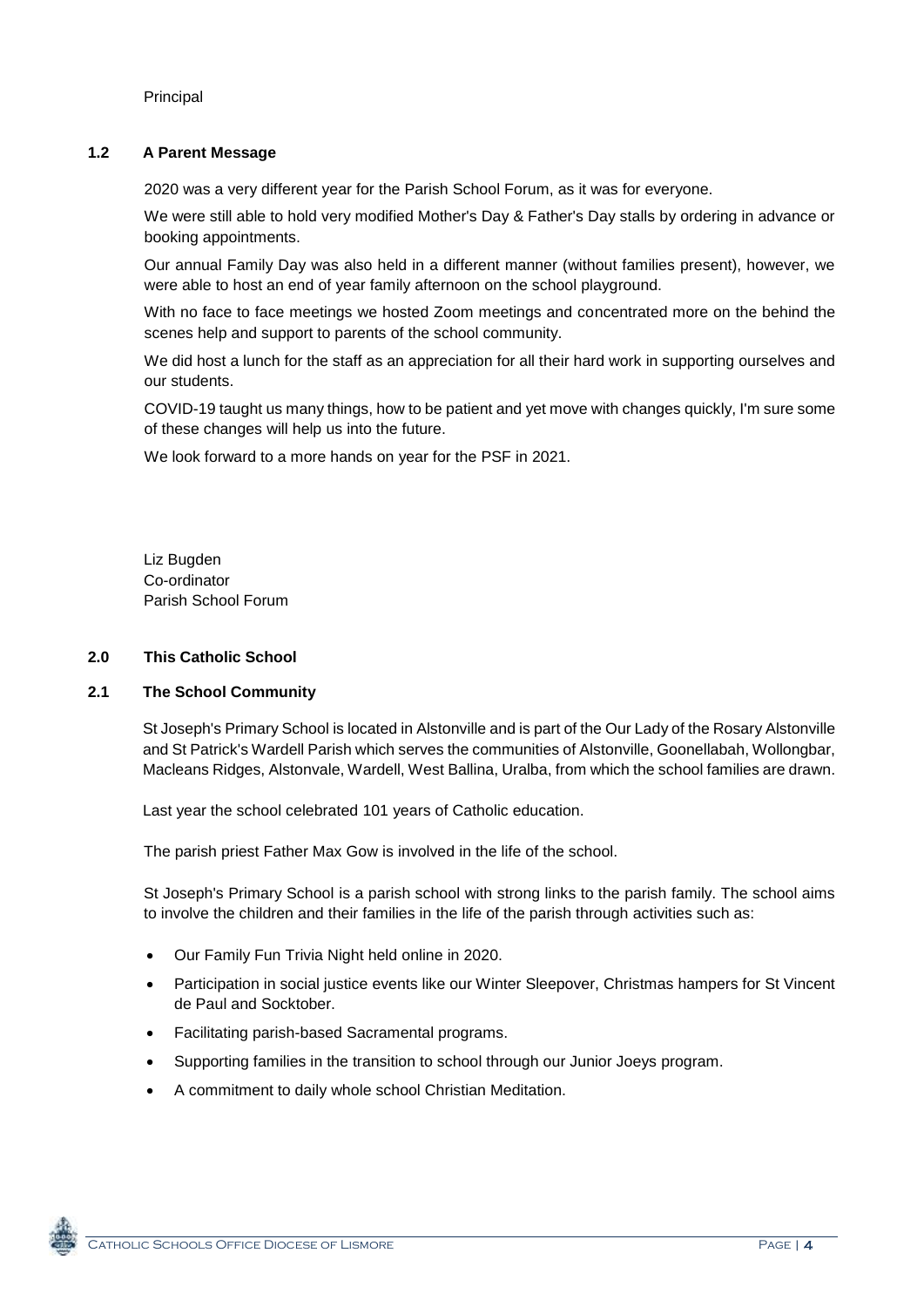The parish school uses the mandated Diocesan Religious Education curriculum and the resource text "To Know, Worship & Love". Catholic life and culture permeate school life with two and a half hours of religious education taught formally each week. The Diocesan Daily Prayer guidelines support the school's prayer life. The aims and direction of our parish school are guided by *The Mission of Jesus Christ Foundational Values Catholic Education in the Diocese of Lismore.* This Framework underpins all policy, planning, roles and processes within the parish school. Our aim is to increasingly integrate the essence of this statement into all aspects of school life. Religious Education is given priority in our school and classroom curriculum and planning.

The parish school Mission Statement highlights the nature and calling of the school.

#### **2.2 School Enrolment**

St Joseph's Primary School caters for children from Years K to 6. The following table indicates the student enrolment characteristics:

|                   | Year K | Year 1 | Year 2 | Year 3 | Year 4 | Year 5 | Year 6 | <b>TOTAL</b><br>2020 | <b>TOTAL</b><br>2019 |
|-------------------|--------|--------|--------|--------|--------|--------|--------|----------------------|----------------------|
| <b>Male</b>       | 19     | 10     | 17     | 15     |        | 18     |        | 101                  | 95                   |
| Female            | 14     | 15     | 15     |        |        |        | 14     | 81                   | 73                   |
| Indigenous *      |        |        |        |        |        |        |        | 6                    |                      |
| EALD <sup>*</sup> |        |        |        |        |        |        |        |                      |                      |

\* *count included in first two rows*

NB: EALD refers to students who have English as an Additional Language or Dialect.

#### **2.3 Student Attendance**

In order for students to reach their full potential it is important that they attend school regularly. Whilst it is the parents' legal duty to ensure their children attend school regularly, staff monitor attendance each day as a part of their duty of care.

The Class Roll is marked every day and rolls are checked each week by the principal or their delegate. The school uses the attendance coding system adopted in all NSW schools. Unexplained absences are followed up promptly by staff. Parents are requested to provide a satisfactory explanation for an absence by means such as a written note, telephone call, SMS message or email to the school preferably on the first day of absence, and certainly within seven days.

The principal is made aware of sustained student absences or absences reflecting a pattern. In these situations, the principal or delegated staff member contacts the parent/guardian.

Parents are encouraged to arrange medical and other necessary appointments outside school hours. Prolonged periods of absence occur from time-to-time for various reasons. In these cases, students and their parents meet with the principal to discuss the leave request.

The average student attendance rate for the school during 2020 is shown in the following table.

| Year K | Year 1 | Year 2 | Year 3 | Year 4 | Year 5 | Year 6 | <b>All Years</b> |
|--------|--------|--------|--------|--------|--------|--------|------------------|
| 95.9%  | 94.6%  | 97.0%  | 95.3%  | 95.9%  | 96.3%  | 96.1%  | 95.4%            |

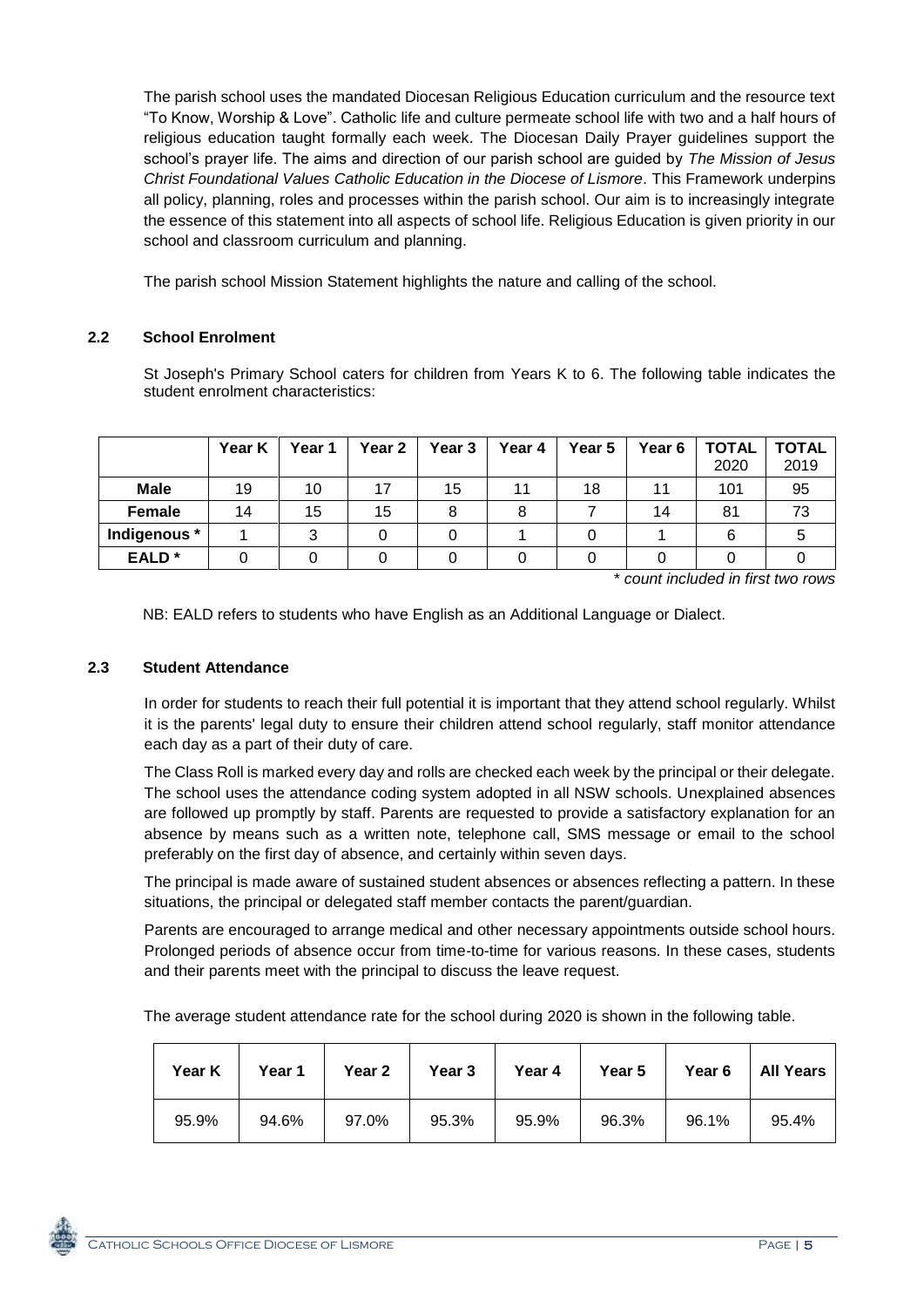#### **2.4 Teacher Standards and Professional Learning**

All teachers employed by the School are qualified to teach in NSW. Additionally, all teachers at this School who are responsible for delivering the curriculum are accredited with NESA. Effective from October 2007, the minimum qualification for a teacher in a systemic school in the Diocese of Lismore is a four year teaching degree. Teachers at this School are either accredited as conditional, provisional or proficient as defined by the *[NSW Teacher Accreditation Act 2004](https://www.legislation.nsw.gov.au/#/view/act/2004/65/part4/div5)*. Accreditation at the levels of Highly Accomplished and Lead teacher are voluntary. The number of teachers within the Diocese at these levels is as follows: Conditional 82 teacher(s); Provisional 93 teacher(s); Proficient 946 teacher(s); Highly Accomplished 1 teacher(s); Lead 2 teacher(s). Teacher status at individual schools can be sourced directly from the School.

At this school there are 16 teacher(s) accredited with NESA, 16 teacher(s) with recognised qualifications to teach Religious Education, 1 Indigenous staff and 7 non-teaching staff.

#### **2.5 Teacher Attendance and Retention**

The average teacher attendance figure is 95.0%. This figure is provided to the school by the CSO.

At the end of 2020 one staff member retired from his teaching position at St Joseph's Alstonville. Some staff on temporary contracts also completed their contracts.

#### **2.6 Initiatives Promoting Respect and Responsibility**

The school ensures that at every available formal and informal opportunity the values of respect and responsibility are promoted. We want every student to understand and appreciate that they are part of both the school and the local community.

The school models and teaches students about respect and responsibility in a number of ways:

During 2020 the school initiated a program called Kick It to utilise vertical groupings of students to build safety and respect within the community. The Personal Development, Health & Physical Education outcomes are utilised to develop lessons, delivered by Year 6 students focused on respect, safety, care for others and self-responsibility.

The school continues to facilitate the Seasons for Growth program with two groups completed in 2020.

Our Student Wellbeing program had further staff allocated in 2020 to ensure we were meeting the needs of students and families. This was especially helpful during COVID-19 as we could utilise these staff members to keep in contact with families.

#### **2.7 Parent, Student and Teacher Satisfaction**

The school uses a variety of methods to gauge parental, student and teacher satisfaction with school operations. The school understands the importance of regularly reviewing approval and satisfaction levels. Last year the following formal and informal opportunities allowed the school to test reaction to decisions, policy and school procedures.

In 2020 the school participated in two Catholic Schools Office initiated survey opportunities. The DOLSIS Survey was completed in July 2020 and the Voices from The Field Survey was completed in June 2020. Both surveys provided a very positive response about staff and parent satisfaction. The school places great importance on feedback and the possibility of improvement.

There were also many opportunities provided for families to interact with school, including the Learning Conversation period at the beginning of Term 3.

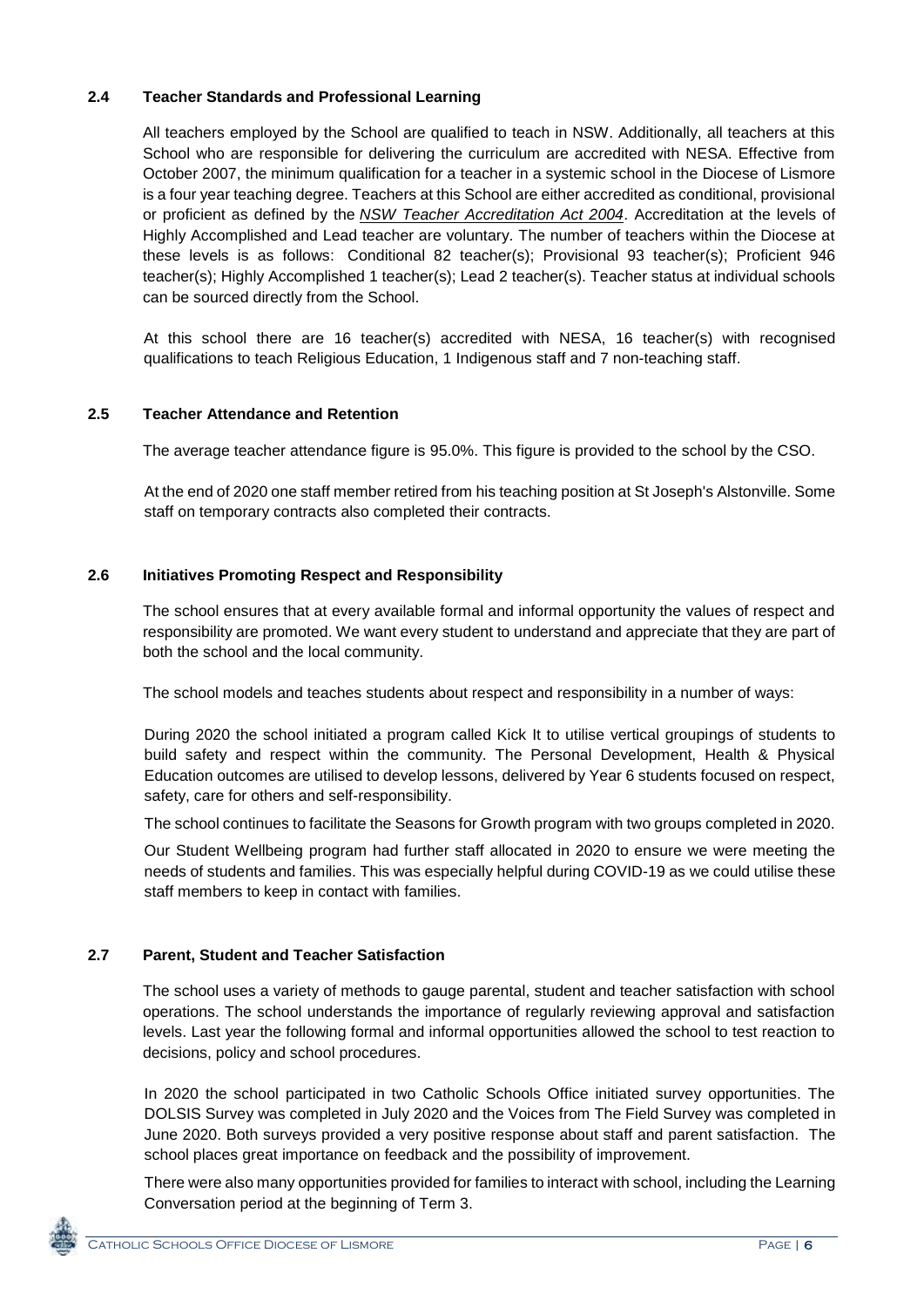#### **3.0 Teaching and Learning**

#### **3.1 School Curriculum**

The school provides a comprehensive educational program based on and taught in accordance with the NSW Education Standards Authority (NESA) syllabuses for Primary Education. The Key Learning Areas (KLAs) are English, Mathematics, Science and Technology, Human Society and its Environment, Creative Arts and Personal Development, Health and Physical Education.

Here at St Joseph's Alstonville, we offer the following learning opportunities to our students:

- As we work in flexible learning environments, our Enrichment Tutors (Teacher Assistants) are a key component to our staffing. Our Enrichment Tutors work within our Stage based settings to provide learning opportunities to all students including those with additional learning needs.
- Our Intervention programs include EMU, STAR and Multi-Lit. These programs support students in Literacy and Numeracy across Stages One to Three. We have staff who are trained in these areas to run these Intervention programs on a daily basis.
- The Learning Assistance Program (LAP) supports students in a wellbeing capacity. Volunteers from the local community come to school on a weekly basis to work with our students in a variety of spaces including cooking, woodwork, reading and puzzles.
- Students in Kindergarten have access to a bank of iPads in the classroom. These are used for a variety of learning opportunities in Literacy and Numeracy. Stages One to Three have one-to-one Chromebooks. Students utilise these in all Key Learning Areas through the Google Suite including Google Classroom, Google Docs and Google Slides.

The school works in flexible Stage groupings. This allows staff working in these Stages the opportunity to group students where specific support is required or individualised teaching is necessary. The change in pedagogy has resulted in students being better supported where they are at and targeted teaching can occur.

The school emphasises the same team approach when working with our students in other areas. The school Wellbeing team meets regularly and case management meetings assist the teams in providing timely and appropriate supports.

The focus on all students being known is also well supported by our vertical Kick It groups held each fortnight and with staff interactions with students in other areas of school.

The school is working in the Learning Collaborative with Lyn Sharratt to focus on improvements in Writing.

The parish primary school offers a strong co-curricular program including student participation in:

- Sports gala days and competitions which were held within the school, due to COVID-19. These included a fun Athletics day and Swimming Carnival.
- Chess lessons within school and online which were offered during COVID -19.
- Lunchtime activities including Choir, Drama, Art and Bingo held each week.
- The School Talent Quest with heats and a Grand Finale which were held in Term 4.

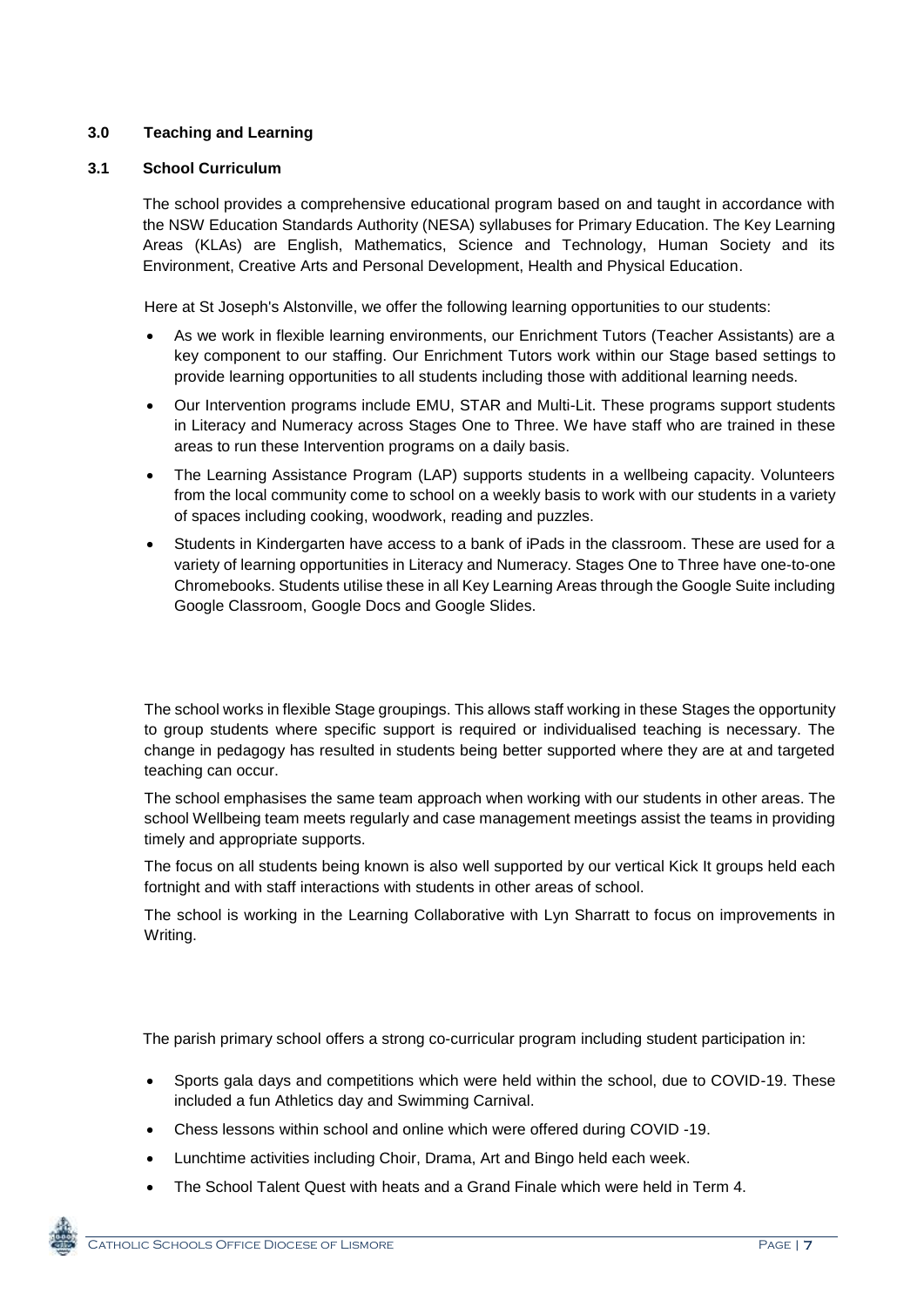### **3.2 Student Performance in National Testing Programs**

#### **3.2.1 NAPLAN**

There are no NAPLAN results to report in 2020 as a result of the decision by the Australian Government for students not to participate in the NAPLAN Assessments due to the circumstances of the Covid-19 Pandemic.

#### **3.3 Teacher Professional Learning**

All teachers have been involved in professional learning activities during the year. These activities are designed to develop the professional skills and understandings of staff so as to improve student outcomes. Professional development can take many forms including whole-staff development days, subject specific in-services, meetings and conferences.

Whole staff development day professional learning activities in 2020 were:

| <b>Staff Professional Learning Activity</b> | <b>Date</b> | <b>Presenter</b>                   |
|---------------------------------------------|-------------|------------------------------------|
| <b>Spirituality Day</b>                     | 20/07/2020  | Phil Crosby, Julia<br><b>Boyle</b> |
| Koomurri Indigenous Performers              | 11/12/2020  | Koomurri                           |
| Lyn Sharratt Collaborative                  | 03/03/2020  | Lyn Sharratt                       |
| Lyn Sharratt Collaborative                  | 29/03/2020  | Lyn Sharratt                       |
| Lyn Sharratt Collaborative                  | 05/03/2020  | Lyn Sharratt                       |
| Lyn Sharratt Collaborative                  | 28/10/2020  | Lyn Sharratt                       |
| <b>Clarity Staff Development Day</b>        | 04/12/2020  | <b>Clarity Team</b>                |

Additionally, staff attended either singly or in groups a range of professional development opportunities including:

| <b>Activity</b>                            | <b>Staff numbers</b> | <b>Presenter</b>               |  |  |
|--------------------------------------------|----------------------|--------------------------------|--|--|
| <b>SEACS Meetings</b>                      | 2                    | <b>CSO Staff</b>               |  |  |
| Clergy and Leaders Conference              |                      | CSO Staff                      |  |  |
| <b>First Aid</b>                           | 30                   | <b>Michael Donnelly</b>        |  |  |
| Faith Leadership Conference                | 2                    | CSO Staff                      |  |  |
| EMU OPL Day 1                              | 2                    | Jo Hall                        |  |  |
| EMU OPL Day 2                              | 3                    | Jo Hall                        |  |  |
| <b>STAR Training</b>                       | 1                    | Amanda Page-<br>McDonald       |  |  |
| MacqLit Training                           |                      | John Warburton                 |  |  |
| <b>DLCSL Strategic Directions Planning</b> | 4                    | SCO Staff, Brown<br>Collective |  |  |
| Data Analytics Training                    | 2                    | <b>CSO Staff</b>               |  |  |
| Women in Leadership Meeting                | 2                    | CSO Staff                      |  |  |

The professional learning expenditure has been calculated at \$2501 per staff member. This figure has been calculated by the CSO and reflects expenditure on casual release days and professional development activities in particular categories.

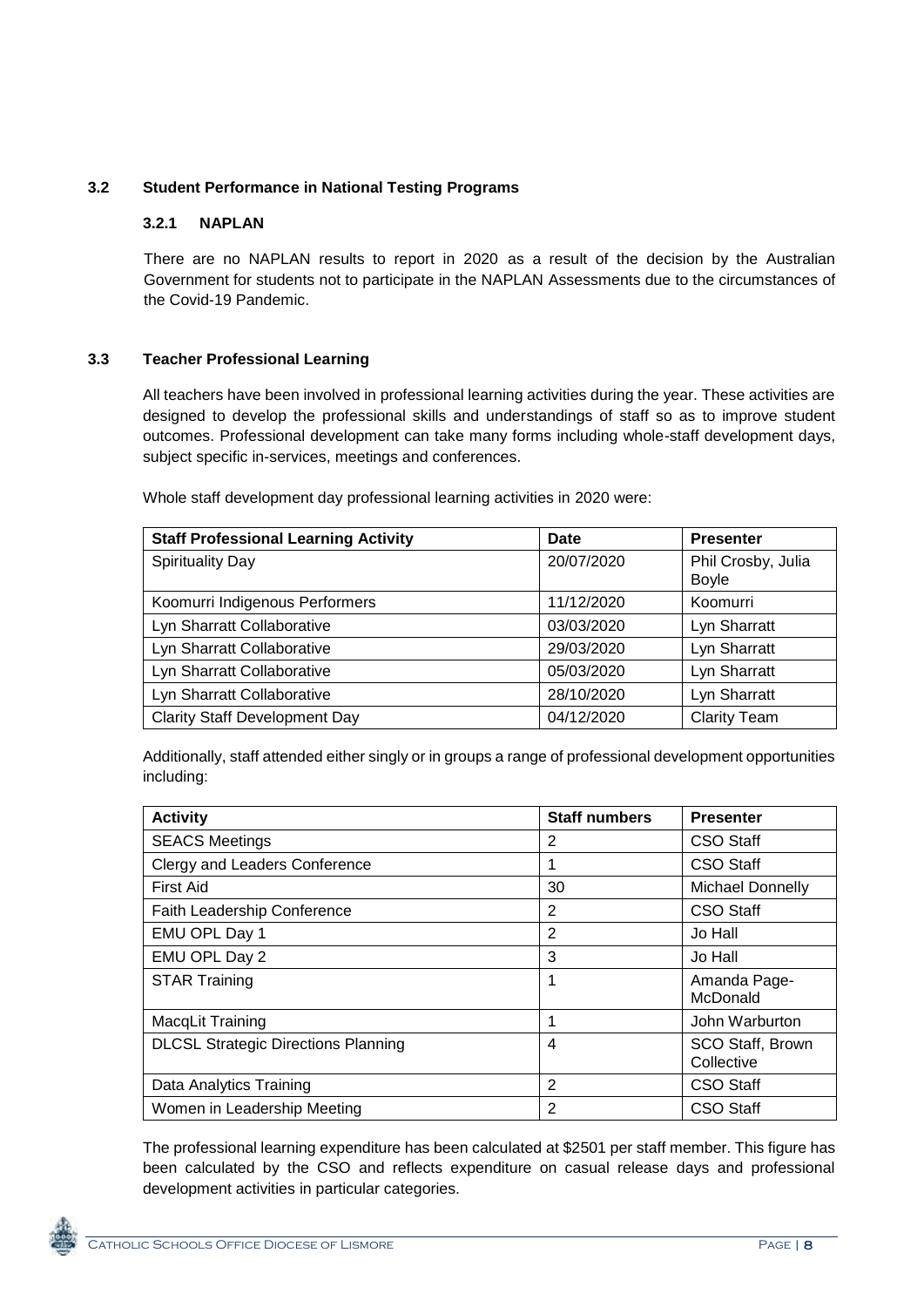#### **4.0 School Policies**

#### **4.1 Enrolment Policy**

Parish schools were established as places of educational excellence and places that transmit the faith, in the mission entrusted to the Church by our Lord Jesus Christ. They form part of a tradition of Catholic education provided by religious and lay teachers in the Diocese of Lismore for over 150 years. They also fulfil parents' rights to choose the schooling for their children which reflects their own faith, values, beliefs and hopes. Catholic schools have a particular responsibility to provide a Catholic religious education to children baptised in the Catholic faith and to support parents in honouring the commitments that they made on behalf of their children at baptism.

The Catholic school is also "open to all who want to share its educational and faith goals inspired by Christian principles" (Congregatio de Institutione Catholica 2009). Most importantly, there is a special place in parish schools for those with the greatest need, especially in areas of lesser educational options or lower socio economic circumstances, and efforts should be made to encourage such enrolments, within the vision of the Bishop of Lismore for the poor.

Every new enrolment at St Joseph's Primary School requires parents to attend an enrolment interview. The interview provides an opportunity to learn more about the educational experience provided by the school, specific school procedural policies and current school expectations. The School Enrolment Policy explains the Parish enrolment guidelines. A copy of the enrolment policy is located in the school office or it can be accessed on the [school's website](https://www.alstplism.catholic.edu.au/policies/)

There have been no changes to this policy this year.

#### **4.2 Pastoral Care Policy**

The school has a strong emphasis on pastoral care and wellbeing. This is based on priority care for each other and restorative practice. We have ensured this is reflected in our policy and in the way we interact with each other. To support pastoral care we have developed a very clear wellbeing plan and a team to support students and their families where required. To educate our community we ensure we provide parent education based on school priorities. This policy was developed in consultation with staff, students and families.

#### **4.3 Discipline Policy**

The school does not sanction corporal punishment or allow parents to administer corporal punishment in the school.

The school does not sanction corporal punishment or allow parents or staff to administer corporal punishment in this school.

The school has continued to work hard to ensure there is a correlation between our pastoral care and discipline policies. We believe in knowing each child- supporting them and carefully tracking any changes, so that we can best support them in an appropriate manner. We insist on everyone following our simple, yet clearly defined rules.

When discipline is required it must follow the school plan and be in line with our clear expectations. If students reach a point where parent involvement is required, then this is clearly communicated, in a timely manner, by the staff responsible.

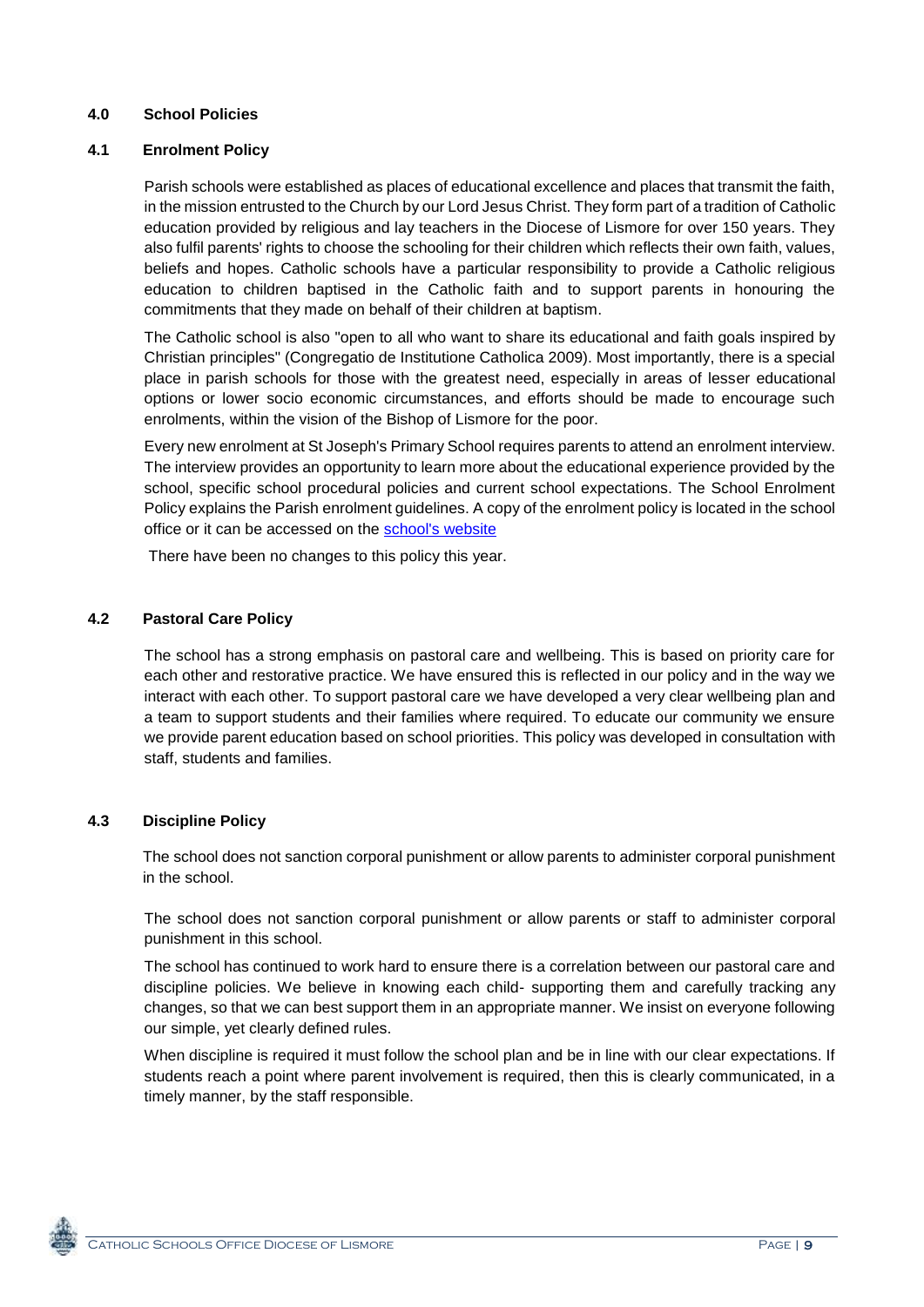### **4.4 Anti-Bullying Policy**

The school's Anti Bullying Policy fosters a cohesive approach to the issue of bullying and includes specific initiatives that are designed to promote pastoral care, wellbeing and safe school communities. This policy covers the bullying of students with disabilities. Disabled children and young people need to know they have the right to be safe from bullying, what bullying is, how to keep safe and what to do if adults do not do enough to stop the bullying.

Our school Kick It program was designed to foster understanding and inclusion of all. The dignity of the human person is the foundation of all Catholic social teaching and intrinsic to our education ministry. There have been no changes to this policy this year and it is available on the school website.

#### **4.5 Complaints and Grievance Policy**

The school policy is based on procedural fairness and recognises that parents and caregivers must have access to processes that allow them to resolve concerns in a supportive and conciliatory environment. Any concerns raised are responded to promptly and fairly, and confidentiality is always maintained. There have been no changes to this policy this year and it is available on the school website.

#### **5.0 School Determined Improvement Targets**

Each year the school implements the School Improvement Plan. 2020 was a very rewarding year.

| Key improvements achieved this year                                                                                                                                                                                                                                                                                                                                                                                                                                                                                                                                                                                                                                                                                                                                                                                                | Key Improvements for 2021                                                                                                                                                                                                                                                       |
|------------------------------------------------------------------------------------------------------------------------------------------------------------------------------------------------------------------------------------------------------------------------------------------------------------------------------------------------------------------------------------------------------------------------------------------------------------------------------------------------------------------------------------------------------------------------------------------------------------------------------------------------------------------------------------------------------------------------------------------------------------------------------------------------------------------------------------|---------------------------------------------------------------------------------------------------------------------------------------------------------------------------------------------------------------------------------------------------------------------------------|
| <b>Mission of Jesus Christ</b><br>As a Parish School community we all serve as<br>living witnesses and disciples of Jesus Christ<br>through the education and formation of all<br>individuals. This was achieved through:<br>Vertical groupings to build understanding of<br>how to be like Jesus, encouraging students<br>to have tolerance for others and building<br>relationships across the school.<br>Faith formation for students<br>through<br>creative art experiences.<br>Building resources for Worlds Of Text<br>(WOT) that used easy language and were<br>user friendly.<br>Providing professional learning on WOT<br>and various pedagogical approaches (KITE<br>method, Inquiry learning, Pedagogy of<br>Encounter).<br>Encouraging participation and attendance<br>at staff retreats for faith formation of staff. | <b>Mission of Jesus Christ</b><br>The mission of Jesus sits at the heart of all our<br>learning. We will work to develop a renewed<br>approach to the teaching of Religious<br>Education and the faith formation of our<br>community by our engagement in the RENEW<br>project. |
| <b>Learning and Teaching</b><br>As a Parish School Community we worked in a<br>model of learning that held relationships and<br>feedback at its centre to improve student<br>outcomes. This included working as part of the<br>Learning Collaborative with Lyn Sharratt. and                                                                                                                                                                                                                                                                                                                                                                                                                                                                                                                                                       | <b>Learning and Teaching</b><br><b>We</b><br>continue to<br>will<br>collective<br>build<br>understanding of the Learning Collaborative<br>work with Lyn Sharratt.                                                                                                               |

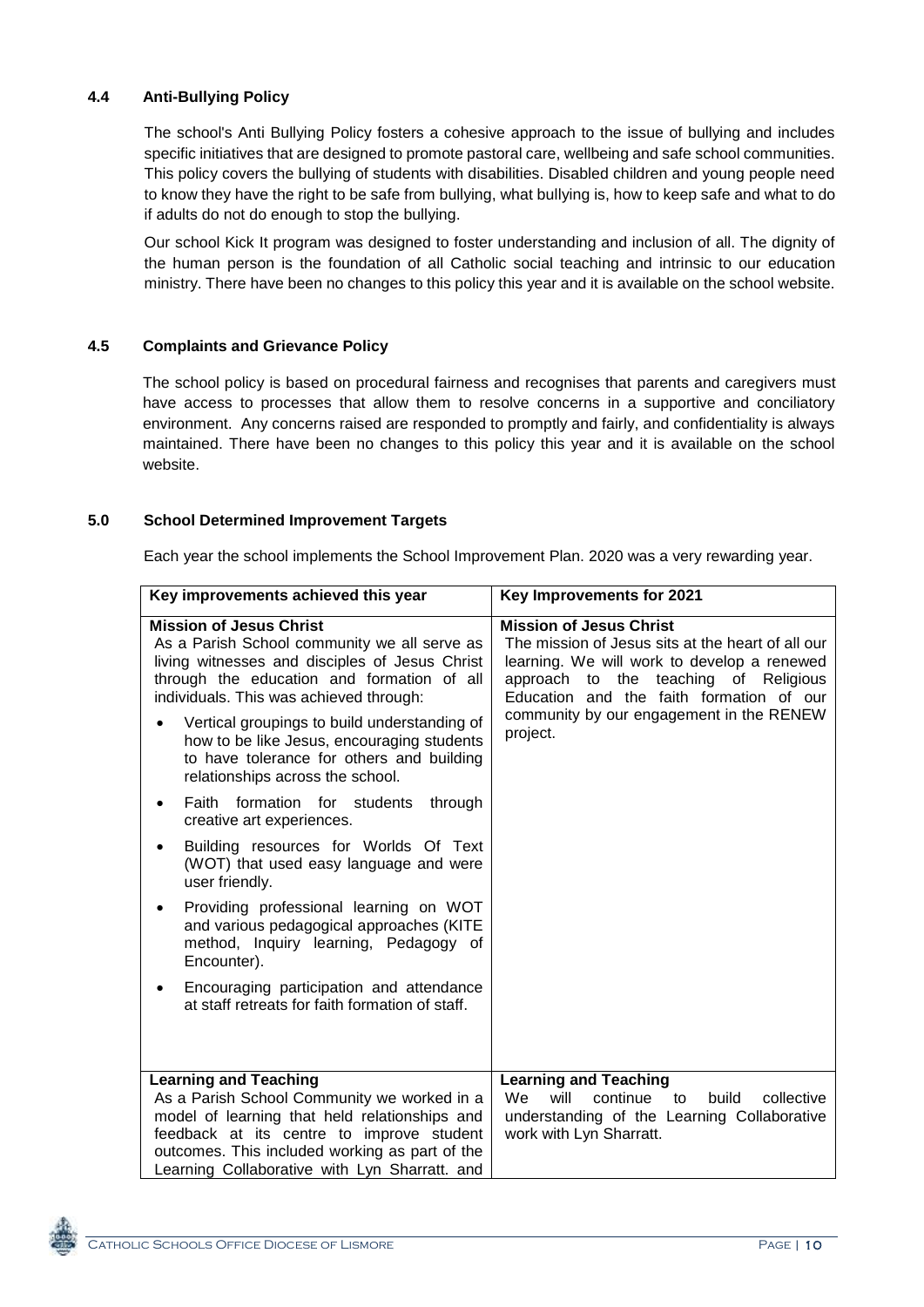| the utilisation of an Arts Partnership Grant to<br>build Writing skills across the school.                                                                                                                                                                                                                                                            |  |
|-------------------------------------------------------------------------------------------------------------------------------------------------------------------------------------------------------------------------------------------------------------------------------------------------------------------------------------------------------|--|
| <b>Pastoral Care</b><br>Staff, students and families interacted positively<br>as we all serving as living witnesses providing a<br>safe and nurturing environment where<br>connectedness is visible. We achieved this<br>through COVID-19 by supporting families where<br>they were at and encouraging communication if<br>families required support. |  |
| Leadership<br>During 2020 our Leadership revolved around<br>providing quality learning experiences for all our<br>students whether at school or using blended<br>learning. By showing strong leadership we<br>assured families we had a good plan for both<br>educating students and supporting families.                                             |  |
| <b>Family School Partnership</b><br>Staff, students and families interacted positively<br>as we all serving as living witnesses providing a<br>safe<br>nurturing environment<br>and<br>where<br>connectedness is visible.                                                                                                                             |  |

### **6.0 Financial Information**

Catholic schools are accountable for all monies received. Each year, the Lismore Catholic Schools Office submits to the Commonwealth Government a financial statement on behalf of the parish primary schools and secondary colleges. This statement details the income and expenditure of each school. In addition, the financial accounts for each school and for the Catholic Schools Office are audited annually.

A visual summary of the income and expenditure reported to the Commonwealth Government for 2020 is presented below: